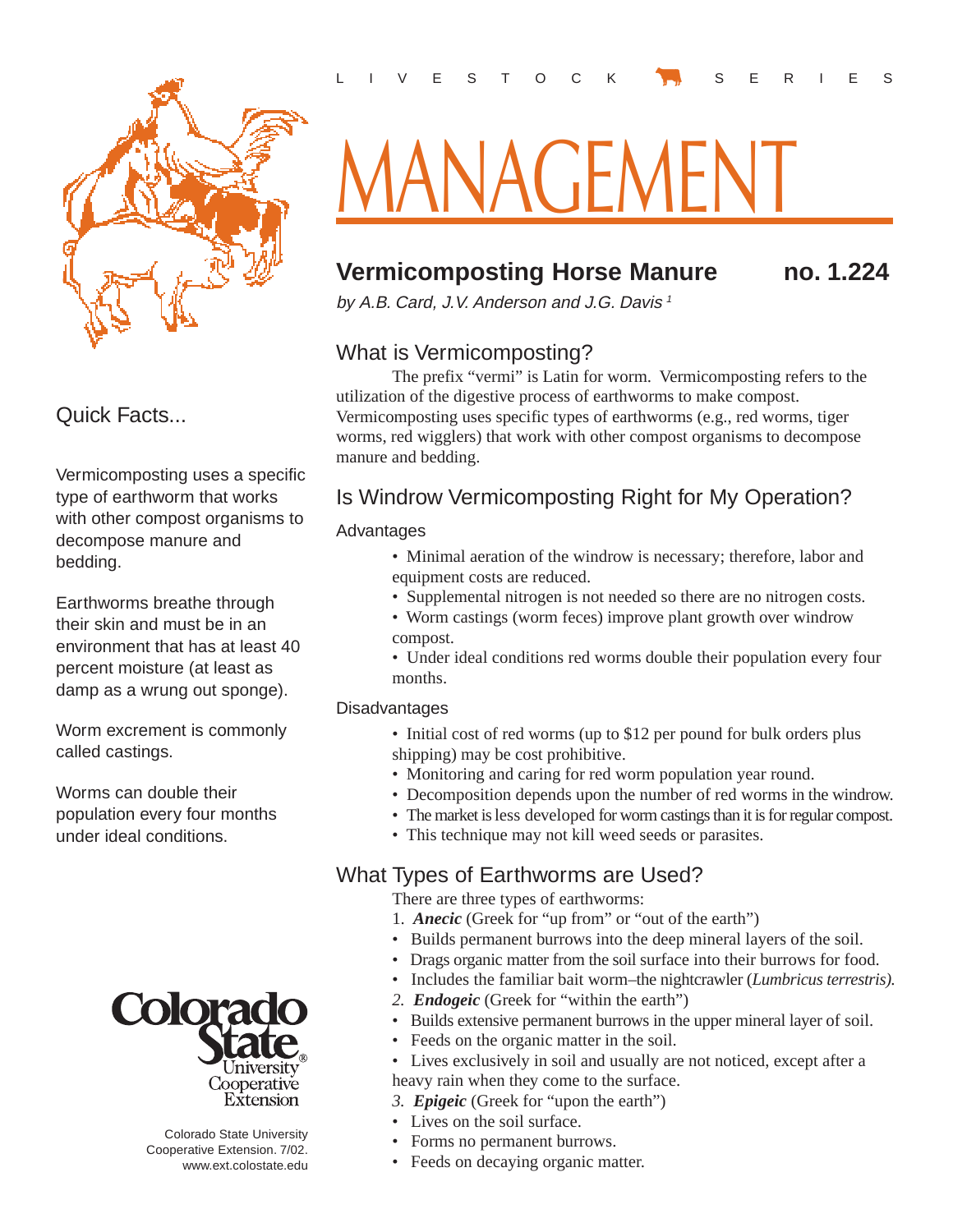• Used for composting and commonly called: red worm, manure worm, brandling worm, red wiggler, and compost worm (all *Eisenia fetida);* tiger worm and red tiger worm (both *Eisenia andrei*).

In Colorado, both *E. fetida* and *E. andrei* have been proven to withstand near freezing conditions. This makes them the best choice for outdoor vermicomposting. Often laboratory tests are required to distinguish the two *Eisenia* species and because their performance is the same, the generic name, *Eisenia* (eye-**sen**-ee-uh), will be used to refer to both species throughout this fact sheet.

## The Biology of Eisenia

#### **Respiration, Digestion, Excretion, and Reproduction**

Earthworms breathe through their skin and must be in an environment that has at least 40 percent moisture (at least as damp as a wrung out sponge). If their skin dries out they cannot breathe and will eventually die.

Instead of teeth, *Eisenia* have a gizzard like a chicken. They eat bacteria, fungi, other compost organisms and decaying organic matter small enough to fit into their mouth. In doing so, they can consume close to their body weight in compost material every 24 hours. However, on average, they consume half their body weight every 24 hours. To get this rate of decomposition you must maintain ideal compost conditions, as described below.

Worm excrement is commonly called castings. While they may look and feel like tiny flecks of sticky soil, they are full of beneficial soil microbes. Scientists have yet to conclude exactly why *Eisenia* castings are good for plants, but they seem to contain nutrients that plants can easily use and diseasesuppressing microbes. The mucous covering on the castings also appears to slow down nutrient release. In addition, enzymes in the gut of *Eisenia* may kill many pathogens harmful to plants, horses, or humans that pass through its gut. In any case, castings will not burn your plants, even seedlings, and they have a neutral pH.

Under ideal conditions, *Eisenia* can double their population every three months. They are hermaphroditic (having both male and female reproductive parts) and become sexually mature when the familiar band (the clitellum) appears around their body, closer to their mouth. Each worm with a clitellum is capable of producing four cocoons per week containing, on average, two baby worms each.

#### **Environmental Requirements**

*Eisenia* tolerate temperatures from 39 to 90 F. Their ideal range is 65 to 75 F. They tolerate moisture levels from 40 to 100 percent but prefer 60 to 80 percent. *Eisenia* tolerate a pH range of 2 to 9, preferring a range of 5.5 to 7. *Eisenia* are sensitive to sunlight or electric light. Their breathing becomes depressed after as little as five minutes of light exposure. At this point *Eisenia* become confused and disoriented, making it difficult to find shelter. More than 30 minutes exposure to sunlight can kill *Eisenia*. They normally do not live in densities greater than 1,000 worms per cubic foot of material. *Eisenia* search out these desirable conditions in a windrow provided there is a food source.

## How Do I Get Started?

This sheet bases much of its information on fact sheet 1.225, *Composting Horse Manure in Dynamic Windrows*. It's necessary to refer to that fact sheet in order to understand and implement the information and methods described herein.

#### **How many** *Eisenia* **are needed?**

One pound of *Eisenia* (approximately 1000 worms) will eat approximately 3.5 pounds of material per week. A single horse produces about 350 pounds of manure per week. So, you will need 100 pounds of *Eisenia* per horse to digest each week's amount of manure. If this manure is mixed half and half with bedding, you'll need 200 pounds of *Eisenia* per horse. For many, the initial cost of \$12 per pound plus shipping makes this suggested population prohibitive.

#### **Will horse dewormers kill red worms?**

The most common wormer used is known by the brand name Ivermectin® made by the Merial Company. Merial's research shows that the active chemicals in Ivermectin® are deactivated when manure is exposed to sunlight. Equine studies show that 95 percent of the active chemicals in Ivermectin® are deactivated in the horse before being passed in the feces. Leading experts in vermicomposting believe that the concentration of Ivermectin® in the horse manure is not high enough to seriously injure Eisenia.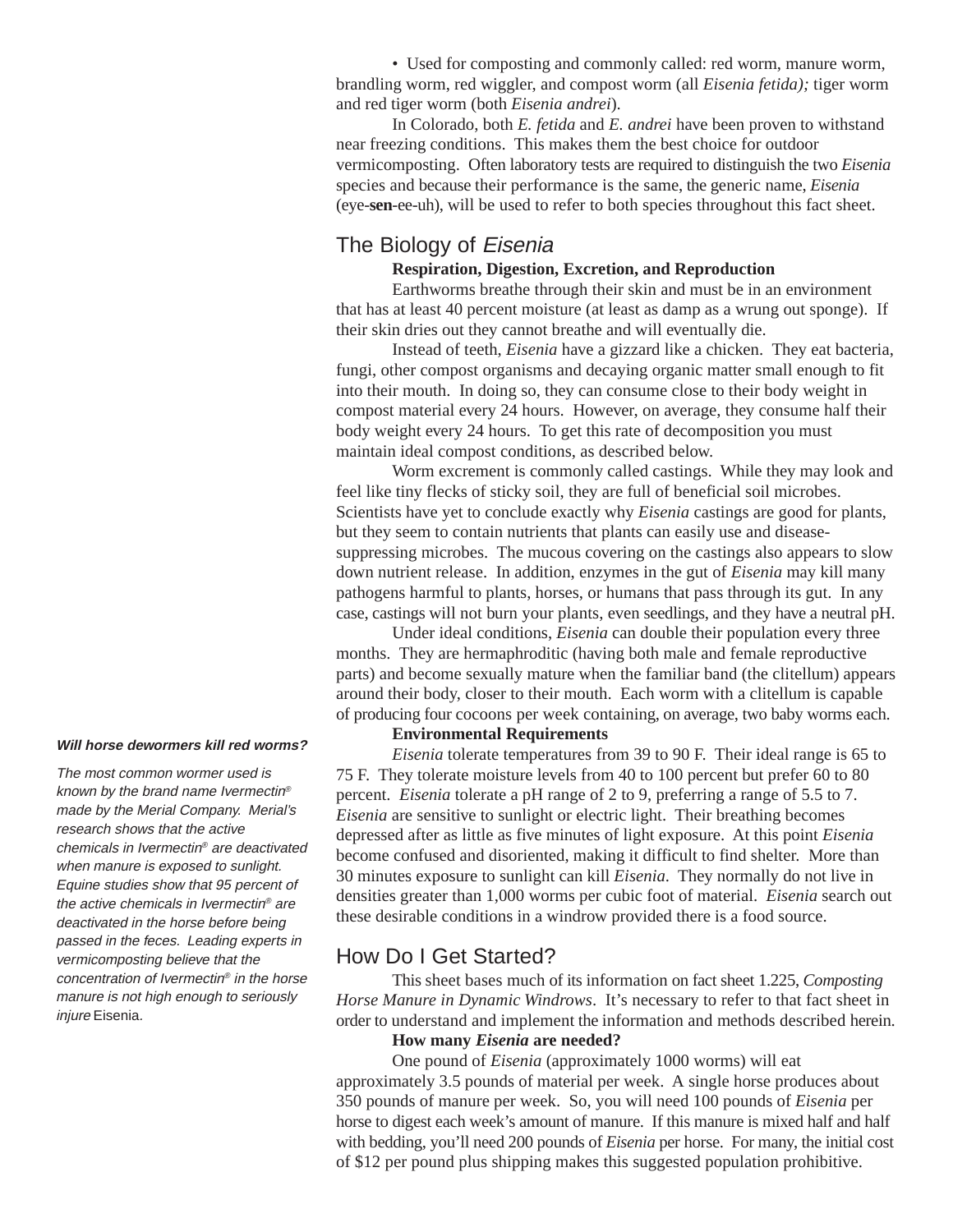**Example:** 50 pounds of Eisenia will reproduce to 1,000 pounds of worms shortly after four doubling periods (in just over 16 months). In two years, that initial 50 pounds of Eisenia will be more than enough (3200 pounds) to vermicompost the manure from 30 horses.

#### **Table 1: Ideal pounds of Eisenia required to digest all manure and bedding as it is produced.**

The best option for many operations is to start with as many worms as you can afford, maintain ideal conditions for them, and record doubling times to calculate when you have a population that can decompose your amount of manure and bedding. Monitoring your vermicomposting windrow is the best method for determining how quickly the manure and bedding are composting. Dig into the windrow and see if the material has been transformed into castings. With a little practice you will be able to distinguish bedding and manure from castings. Castings are usually darker than manure. See Table 1 for ideal pounds of *Eisenia* required to digest fresh manure and bedding produced in a week within seven days.

Regardless of the option you choose, request *Eisenia* that are "bed run." These contain worms, castings, bedding, and cocoons. They will speed the colonization of your windrow and adjust to specific conditions of your vermicomposting windrow faster.

## How to Set Up the Vermicomposting Windrow

**Option 1:** Establish the area for the vermicomposting windrow following the guidelines in fact sheet 1.225, *Composting Horse Manure in Dynamic Windrows*, but **do not** add additional nitrogen to the manure and bedding. Monitor temperature in the windrow and turn it **before** temperatures reach 145 F to prevent carbonizing the material and reducing its palatability for *Eisenia. Eisenia* digest material faster if it has composted for seven to 10 days first.

Create an initial base of material 6 feet wide, 18 inches tall, and 6 feet long. The base should be oriented east/west so it receives sun- light on its south side all day.

| <u>pouding donc it is produced.</u> |                                                              |                                                                           |
|-------------------------------------|--------------------------------------------------------------|---------------------------------------------------------------------------|
| Number of<br><b>Horses</b>          | <b>Pounds of Eisenia</b><br><b>Required with Manure Only</b> | <b>Pounds of Eisenia Required with</b><br>Manure and Bedding <sup>a</sup> |
| 1                                   | 100 pounds                                                   | 200 pounds                                                                |
| 2                                   | 200 pounds                                                   | 400 pounds                                                                |
| 5                                   | 500 pounds                                                   | 1,000 pounds                                                              |
| 10                                  | 1,000 pounds                                                 | 2,000 pounds                                                              |
| 20                                  | 2,000 pounds                                                 | 4,000 pounds                                                              |
| 30                                  | 3,000 pounds                                                 | 6,000 pounds                                                              |
| 40                                  | 4,000 pounds                                                 | 8,000 pounds                                                              |
|                                     |                                                              |                                                                           |

Water this base of material until it feels wetter than a wrung out sponge. Divide your quantity of worms and distribute them evenly over the top of the moistened base material. *Eisenia* should immediately migrate into the material.

Once the worms have colonized this material, add a 3 inch layer of material weekly to

a50 percent manure and 50 percent bedding.

+ Assumes one pound of worms eats ½ pound of material every 24 hours. ++ Assumes three doublings per year (every four months is one doubling). +++ Requires that normal weekly volumes are supplied and not excess from stockpiles.

**Warning: Manure and bedding are difficult to wet once they completely dry out!**

the start-up pile and moisten appropriately. Add to the pile gradually to prevent it from heating up and killing the worms.

Since this process should not generate heat, it is advisable to set up the initial windrow in the summer. A large windrow will be formed during the season to help retain heat during the winter months.

After the pile reaches a height of 3 feet, add new material to the end of the pile in the direction that the windrow will be built. It should match the width of the start-up pile and have a height of 3 feet to allow for volume reduction. Facilitate the heating of this new material (by turning and watering) to a maximum temperature of 145 F. *Eisenia* will migrate into this new material once it has digested all of the start-up pile and the new material has cooled below 90 F and has ideal moisture levels.

Continue lengthening the windrow until you run out of space. At this point you can make a "U-turn" and advance back in the opposite direction, parallel to the first windrow.

**Option 2:** Create a base layer as you would in Option 1 that is 18-inches tall, 6 feet wide and as long as six weekly volumes of material will allow. Water the material and distribute *Eisenia* evenly across this 18 inch tall windrow as you would in Option 1. Allow *Eisenia* to colonize this windrow and digest most of